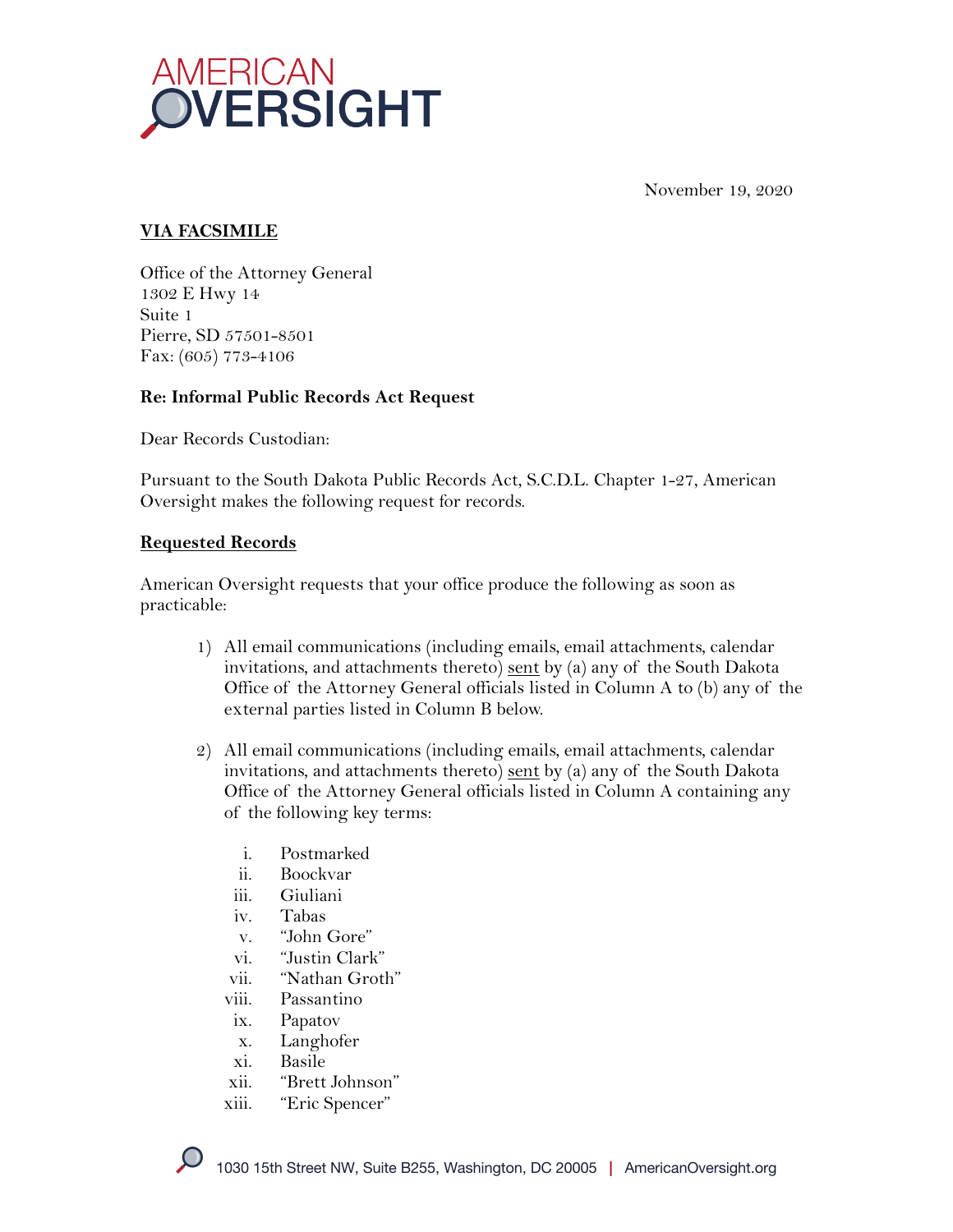|        | xiv. Landry      |
|--------|------------------|
| XV.    | RAGA             |
|        | xvi. MAGA        |
| xvii.  | Trump            |
| xviii. | <b>POTUS</b>     |
| xix.   | "election fraud" |
| T T T  | " $\lambda$ "    |

| XX. |  | "election integrity" |  |
|-----|--|----------------------|--|
|-----|--|----------------------|--|

|      | Column A: Office of the Attorney   |             | <b>Column B: External Parties</b>           |
|------|------------------------------------|-------------|---------------------------------------------|
|      | <b>General Officials</b>           |             |                                             |
| i.   | Attorney General, Jason            | i.          | Anyone communicating from an                |
|      | Ravnsborg, or anyone               |             | email address ending in                     |
|      | communicating on his behalf        |             | @donaldtrump.com,                           |
|      | (such as a scheduler or assistant) |             | @donaldjtrump.com,                          |
| ii.  | Chief of Staff to the Attorney     |             | @trumpvictory.com, or                       |
|      | General Tim Bormann                |             | @trumporg.com                               |
| iii. | Chief Deputy Attorney General,     | ii.         | John Gore, Alex Popatov, or anyone          |
|      | Charles McGuigan, or anyone        |             | communicating from an email                 |
|      | communicating on his behalf        |             | address ending in @jonesday.com             |
|      | (such as a scheduler or assistant) | iii.        | Justin Clark, Nathan Groth, Stefan          |
|      |                                    |             | Passantino, or anyone                       |
|      |                                    |             | communicating from an email                 |
|      |                                    |             | address ending in                           |
|      |                                    |             | @michaelbest.com                            |
|      |                                    | iv.         | Kory Langhofer, Thomas Basile, or           |
|      |                                    |             | anyone communicating from an                |
|      |                                    |             | email address ending in                     |
|      |                                    |             | @statecraftlaw.com                          |
|      |                                    | ${\bf V}$ . | Brett Johnson, Eric Spencer, or             |
|      |                                    |             | anyone communicating from an                |
|      |                                    |             | email address ending in                     |
|      |                                    |             | $(a)$ swlaw.com                             |
|      |                                    | vi.         | Anyone communicating from an                |
|      |                                    |             | email address ending in $(\omega)$ gop.com, |
|      |                                    |             | @rnchq.com, @wisgop.org, or                 |
|      |                                    |             | @wisgop.info                                |
|      |                                    | VII.        | Jason Stuckey (including, but not           |
|      |                                    |             | limited to, at                              |
|      |                                    |             | jstuckey@bricker.com)                       |
|      |                                    | viii.       | Jason Torchinsky (including, but            |
|      |                                    |             | not limited to, at                          |
|      |                                    |             | jtorchinsky@hvjt.law)                       |
|      |                                    | ix.         | Tom Fitton or anyone                        |
|      |                                    |             | communicating from an email                 |
|      |                                    |             | address ending in                           |
|      |                                    |             | @judicialwatch.org                          |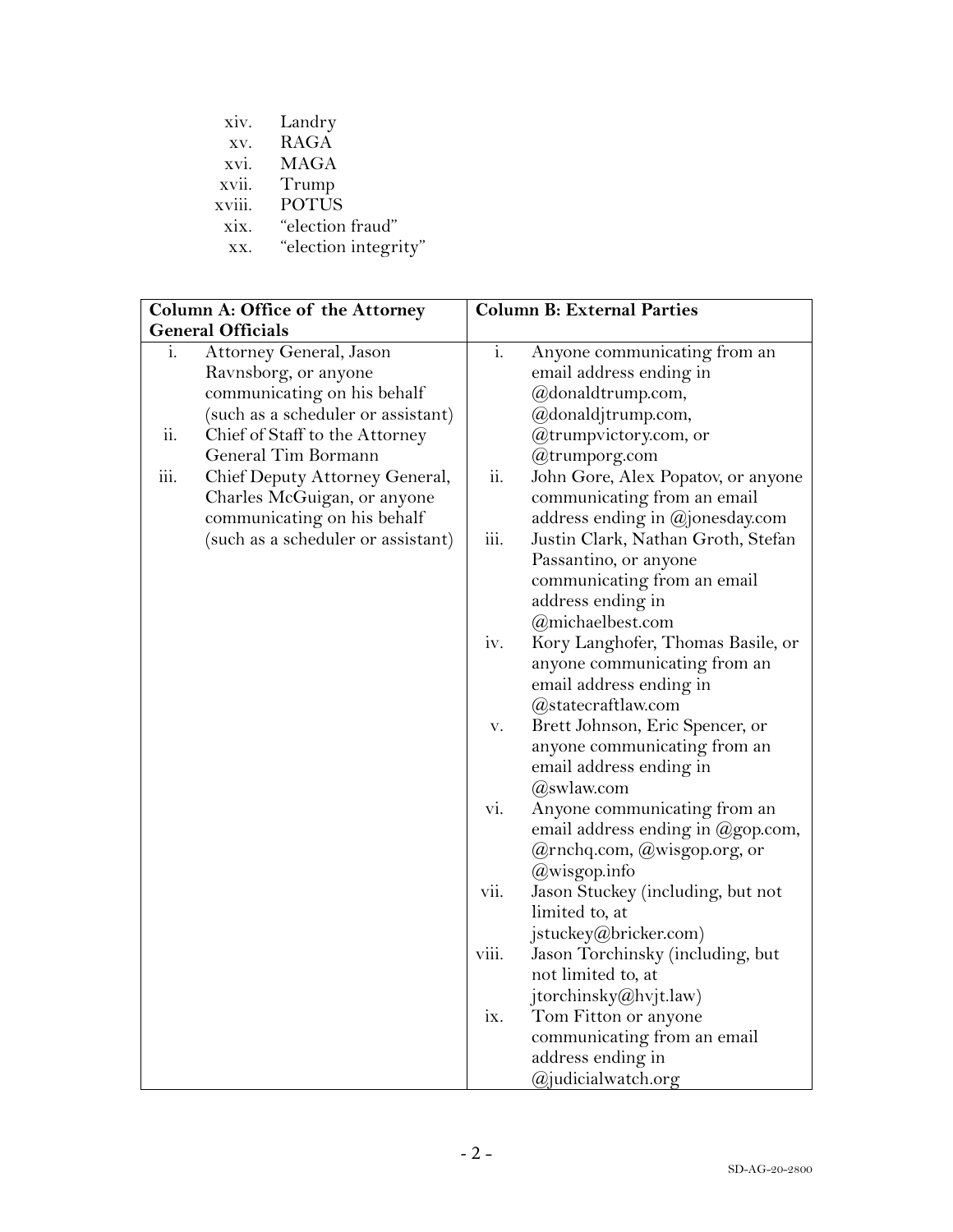| х.     | Catherine Engelbrecht or anyone    |
|--------|------------------------------------|
|        | communicating from an email        |
|        | address ending in                  |
|        | @truethevote.org                   |
| xi.    | J. Christian Adams, Logan          |
|        | Churchwell, or anyone              |
|        | communicating from an email        |
|        | address ending in                  |
|        | @publicinterestlegal.org or        |
|        | @electionlawcenter.com             |
|        |                                    |
| xii.   | Hans von Spakovsky or anyone       |
|        | communicating from an email        |
|        | address ending in @heritage.org    |
| xiii.  | James O'Keefe or anyone            |
|        | communicating from an email        |
|        | address ending in                  |
|        | @projectveritas.com or             |
|        | @projectveritasaction.com          |
| xiv.   | Jay Sekulow or anyone              |
|        | communicating from an email        |
|        | address ending in @aclj.org        |
| XV.    | Matt Schlapp or anyone             |
|        | communicating from an email        |
|        | address ending in                  |
|        | @conservative.org                  |
| xvi.   | Rudolph Giuliani, or anyone        |
|        | communicating on his behalf (such  |
|        | as Jo Ann Zafonte, Christianne     |
|        | Allen, Beau Wagner, or anyone      |
|        | communicating from an email        |
|        | address ending in                  |
|        | @giulianisecurity.com,             |
|        | giulianipartners.com, gdcillc.com) |
| xvii.  | Anyone communicating from an       |
|        | email address ending in            |
|        | mail.house.gov or senate.gov       |
| xviii. | Lawrence Tabas, Bernadette         |
|        |                                    |
|        | Comfort, or anyone communicating   |
|        | from an email address ending in    |
|        | @pagop.org                         |
| XIX.   | Jeff Landry, or anyone             |
|        | communicating from an email        |
|        | address ending in                  |
|        | @republicanags.com or              |
|        | ag.state.la.us                     |

In an effort to accommodate your office and reduce the number of potentially responsive records to be processed and produced, American Oversight has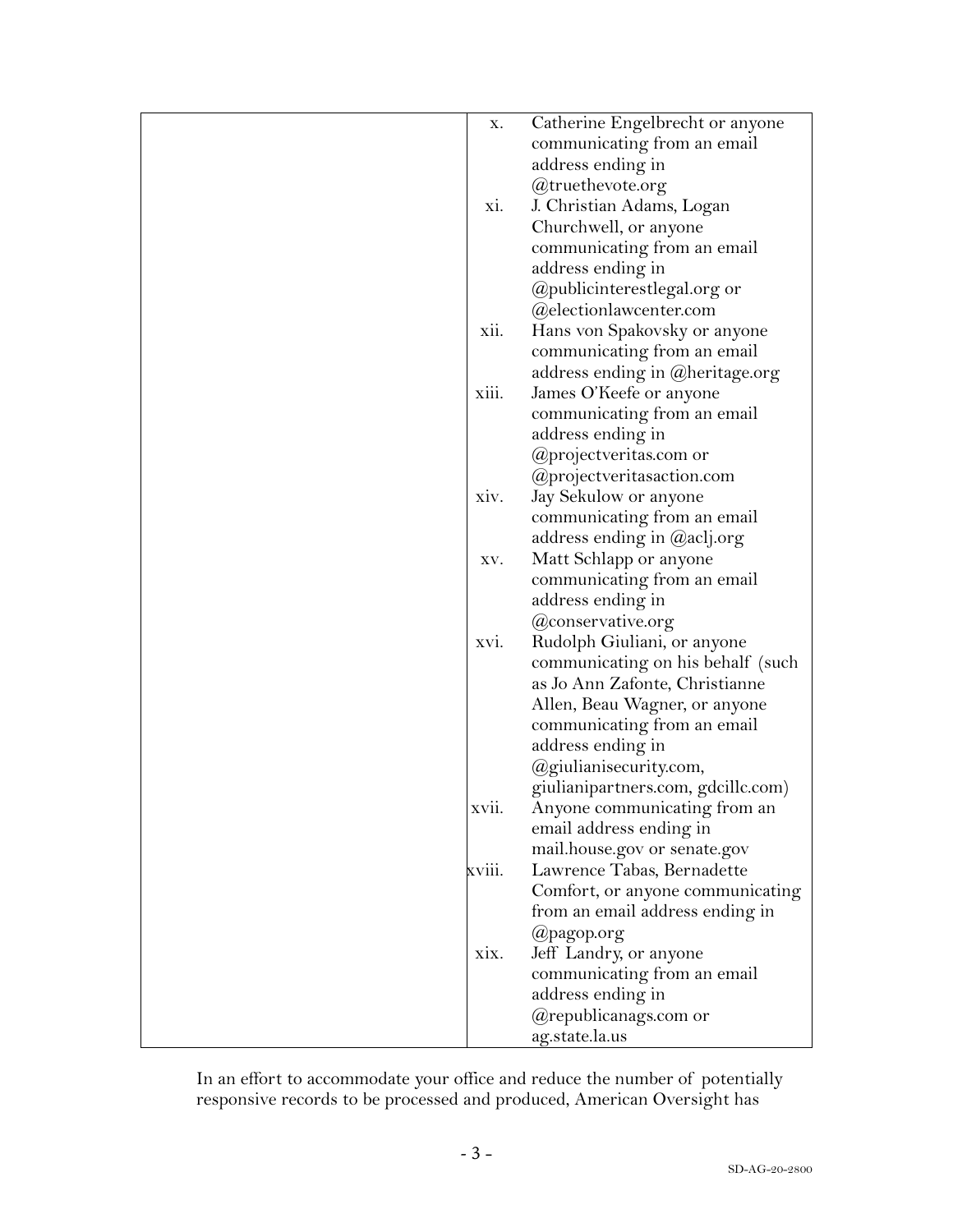limited its request to emails **sent** by the named officials. To be clear, however, American Oversight still requests that complete email chains be produced, displaying both sent and received messages. This means that both a custodian's response to an email and the initial received message are responsive to this request and should be produced.

Please provide all responsive records from October 27, 2020, through the date the search is conducted.

# **Fee Waiver Request**

In accordance with S.D.C.L. § 1-27-36, American Oversight requests a waiver of fees associated with processing this request for records. Disclosure of the requested records is in the public interest because it will likely contribute to a better understanding of relevant government procedures by the general public in a significant way. Furthermore, the request is primarily and fundamentally for non-commercial purposes.

American Oversight requests a waiver of fees because disclosure of the requested information is "in the public interest."1 The requested records are directly related to the work of state officials, with the potential to shed light on the Attorney General's communications with groups engaged in purported election integrity efforts. Voting rights and election administration are of substantial public interest both in South Dakota and nationwide. Accordingly, release of records that may help the public understand the operations and activities of state officials is in the public interest. American Oversight is committed to transparency and makes the responses agencies provide to open records requests publicly available, and the public's understanding of the government's activities would be enhanced through American Oversight's analysis and publication of these records.

This request is primarily and fundamentally for non-commercial purposes. As a  $501(c)(3)$  nonprofit, American Oversight does not have a commercial purpose and the release of the information requested is not in American Oversight's financial interest. American Oversight's mission is to promote transparency in government, to educate the public about government activities, and to ensure the accountability of government officials. American Oversight uses the information gathered, and its analysis of it, to educate the public through reports, press releases, or other media. American Oversight also makes materials it gathers available on its public website and promotes their availability on social media platforms, such as Facebook and Twitter.<sup>2</sup>

American Oversight has also demonstrated its commitment to the public disclosure of documents and creation of editorial content through regular substantive analyses

<sup>1</sup> S.D.C.L. § 1-27-36.

<sup>&</sup>lt;sup>2</sup> American Oversight currently has approximately 16,360 followers on Facebook and 106,100 followers on Twitter. American Oversight, Facebook,

https://www.facebook.com/weareoversight/ (last visited Nov. 10, 2020); American Oversight (@weareoversight), Twitter, https://twitter.com/weareoversight (last visited Nov. 10, 2020).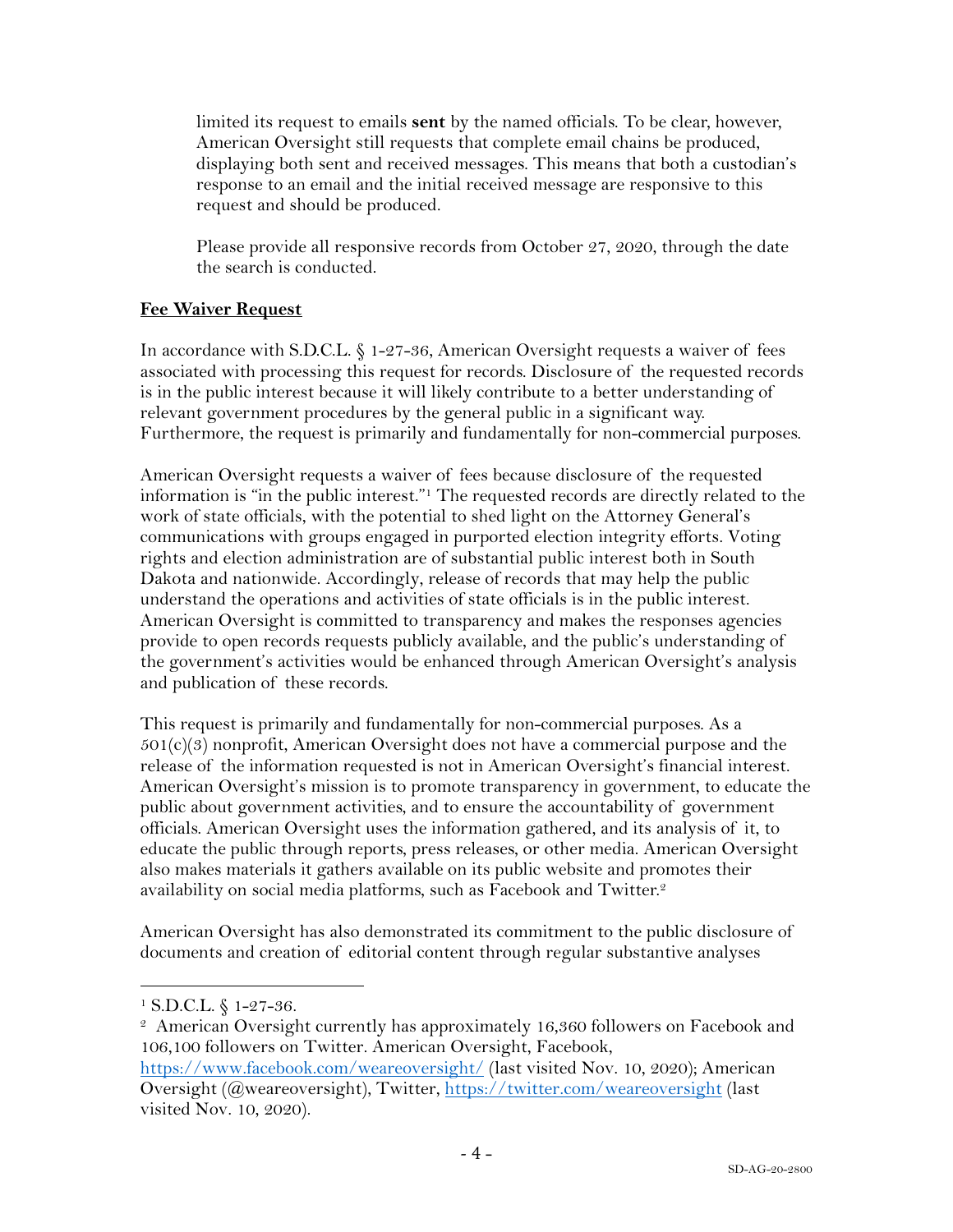posted to its website.3 Examples reflecting this commitment to the public disclosure of documents and the creation of editorial content include the posting of records and analysis related to the organization's State Accountability Project covering voting rights issues in various states;<sup>4</sup> posting records and analysis of federal and state governments' responses to the Coronavirus pandemic;<sup>5</sup> posting records received as part of American Oversight's "Audit the Wall" project to gather and analyze information related to the Trump administration's proposed construction of a barrier along the U.S.-Mexico border, and analyses of what those records reveal;<sup>6</sup> and the posting of records related to an ethics waiver received by a senior Department of Justice attorney and an analysis of what those records demonstrated regarding the Department's process for issuing such waivers<sup>7</sup>

Accordingly, American Oversight qualifies for a fee waiver.

<sup>3</sup> *See generally News*, American Oversight, https://www.americanoversight.org/blog. 4 *See generally State Accountability Project*, American Oversight,

https://www.americanoversight.org/areas\_of\_investigation/state-local-investigations; *see, e.g.*, *State Government Contacts with Voting-Restriction Activists,* American Oversight, https://www.americanoversight.org/investigation/state-government-contacts-withvoting-restriction-activists; *Georgia's Voting Machines and Election Security*, American Oversight, https://www.americanoversight.org/investigation/georgias-votingmachines-and-election-security. 5 *See, e.g.*, *The Trump Administration's Response to Coronavirus*, American Oversight,

https://www.americanoversight.org/investigation/the-trump-administrations-

response-to-coronavirus; *Tulsa Health Officials Initially Estimated Trump Rally Would Directly Lead to 2 to 9 Deaths*, American Oversight,

https://www.americanoversight.org/tulsa-health-officials-initially-estimated-trumprally-would-directly-lead-to-2-to-9-deaths; *Wisconsin Documents Offer Window into Early Uncertainty over COVID-19*, American Oversight,

https://www.americanoversight.org/wisconsin-documents-offer-window-into-earlyuncertainty-over-covid-19; *In the Documents: Florida Health Department Efforts to Suppress Release of Coronavirus Records*, American Oversight,

https://www.americanoversight.org/in-the-documents-florida-health-department-

<sup>&</sup>lt;sup>6</sup> See generally Audit the Wall, American Oversight,

https://www.americanoversight.org/investigation/audit-the-wall; *see, e.g.*, *Border Wall Investigation Report: No Plans, No Funding, No Timeline, No Wall*, American Oversight, https://www.americanoversight.org/border-wall-investigation-report-no-plans-nofunding-no-timeline-no-wall. 7 *DOJ Records Relating to Solicitor General Noel Francisco's Recusal*, American Oversight,

https://www.americanoversight.org/document/doj-civil-division-response-noelfrancisco-compliance; *Francisco & the Travel Ban: What We Learned from the DOJ Documents*, American Oversight, https://www.americanoversight.org/francisco-thetravel-ban-what-we-learned-from-the-doj-documents.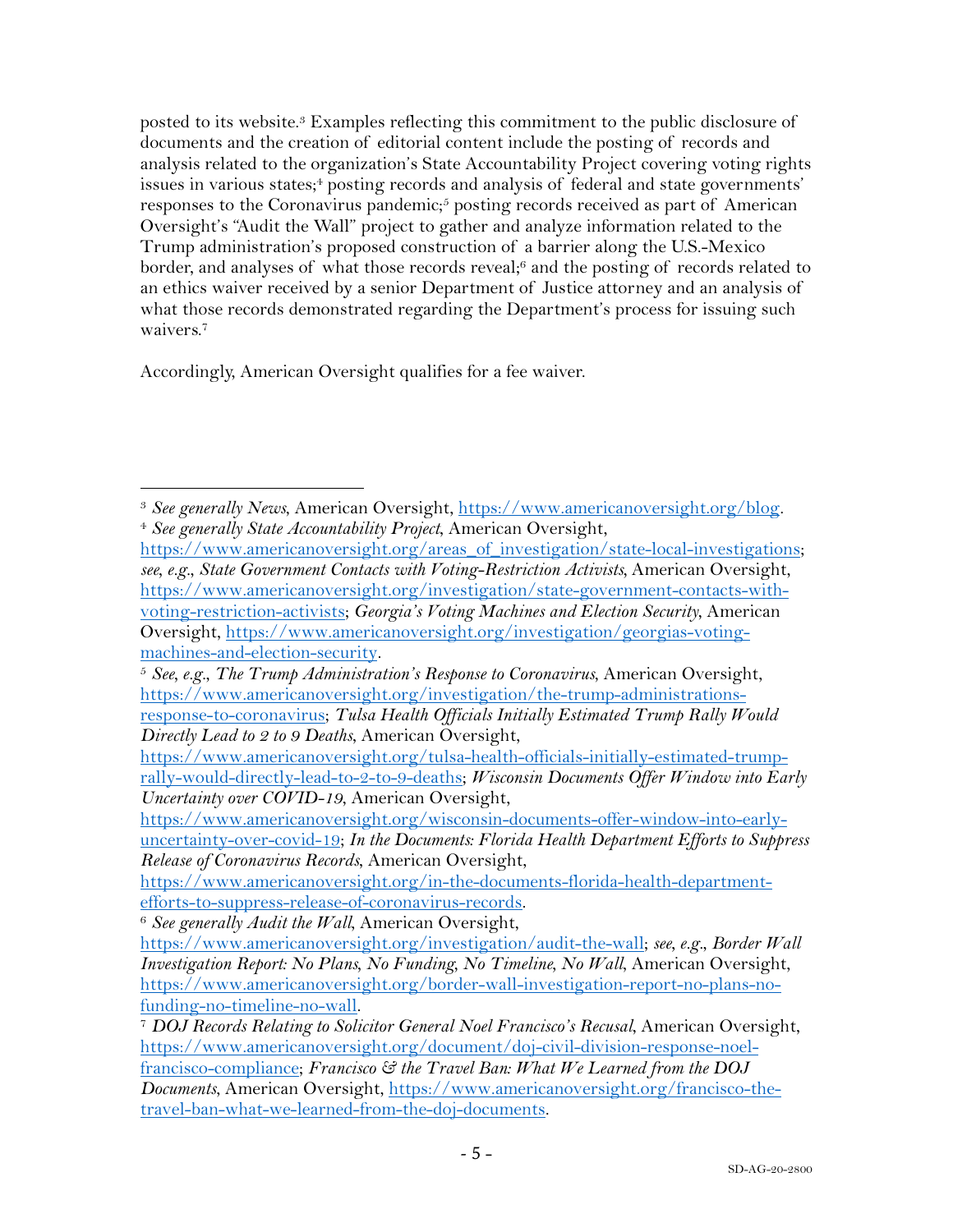# **Guidance Regarding the Search & Processing of Requested Records**

In connection with its request for records, American Oversight provides the following guidance regarding the scope of the records sought and the search and processing of records:

- Our request for records includes any attachments to those records or other materials enclosed with those records when they were previously transmitted. To the extent that an email is responsive to our request, our request includes all prior messages sent or received in that email chain, as well as any attachments to the email.
- Please search all relevant records or systems containing records regarding agency business. Do not exclude records regarding agency business contained in files, email accounts, or devices in the personal custody of your officials, such as personal email accounts.
- In the event some portions of the requested records are properly exempt from disclosure, please disclose any reasonably segregable non-exempt portions of the requested records. If a request is denied in whole, please state specifically why it is not reasonable to segregate portions of the record for release.
- Please take appropriate steps to ensure that records responsive to this request are not deleted by the agency before the completion of processing for this request. If records potentially responsive to this request are likely to be located on systems where they are subject to potential deletion, including on a scheduled basis, please take steps to prevent that deletion, including, as appropriate, by instituting a litigation hold on those records.

# **Conclusion**

If you have any questions regarding how to construe this request for records or believe that further discussions regarding search and processing would facilitate a more efficient production of records of interest to American Oversight, please do not hesitate to contact American Oversight to discuss this request. American Oversight welcomes an opportunity to discuss its request with you before you undertake your search or incur search or duplication costs. By working together at the outset, American Oversight and your agency can decrease the likelihood of costly and time-consuming litigation in the future.

Where possible, please provide responsive material in an electronic format by email. Alternatively, please provide responsive material in native format or in PDF format on a USB drive. Please send any responsive material being sent by mail to American Oversight, 1030 15th Street NW, Suite B255, Washington, DC 20005. If it will accelerate release of responsive records to American Oversight, please also provide responsive material on a rolling basis.